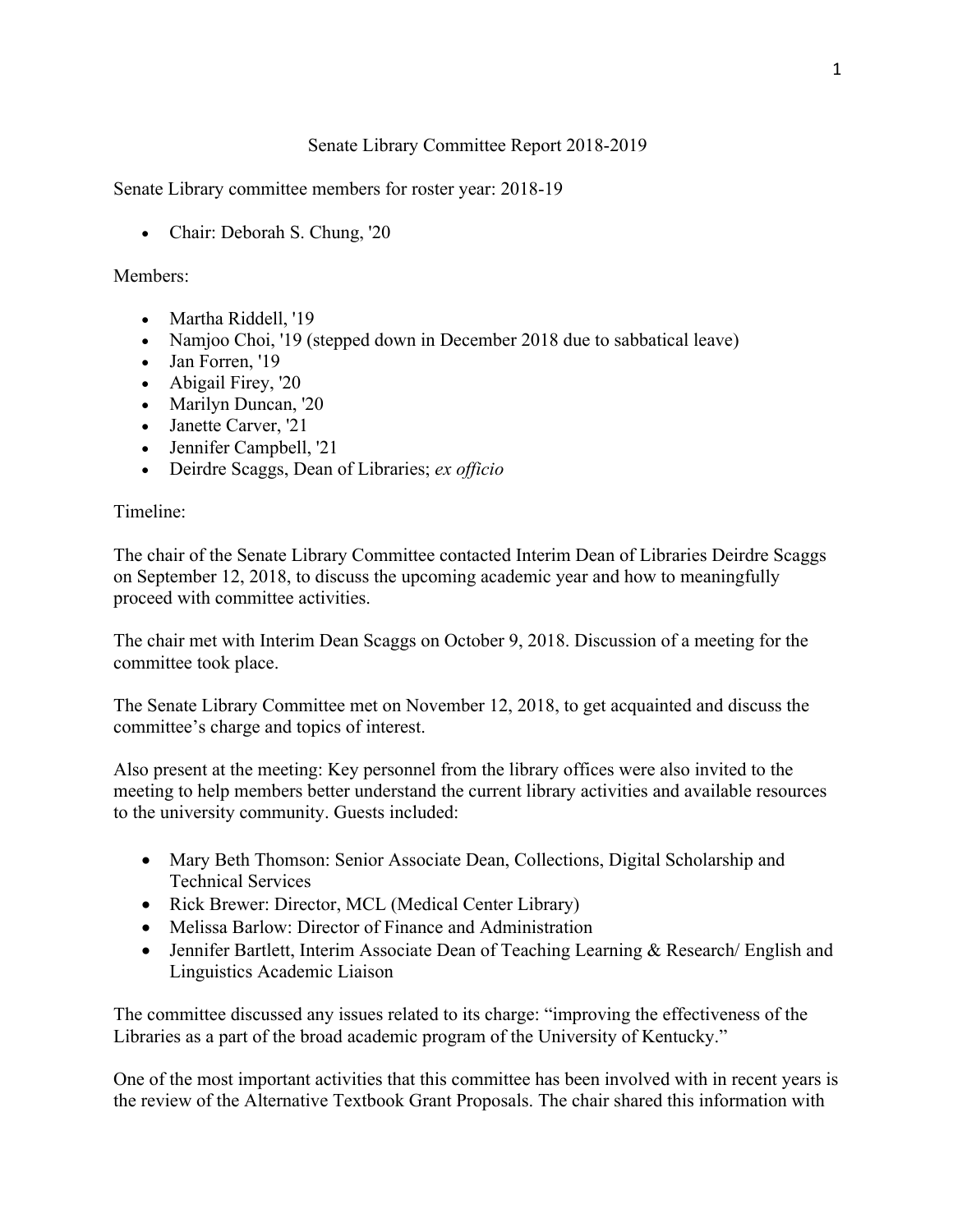the committee and also informed new members of the potential time period for the requested assistance (usually in the spring semester closer to the last two/three months of the semester). Mary Beth Thomson, one of the individuals who manages this grant, provided details regarding the background and goals of this program and the important role that the Senate Library Committee plays in taking part in the review process. The committee anticipates continued involvement in the review of these grants based on conversations with Mary Beth Thomson. (I believe) This grant program started in academic year 2015-2016, and the Senate Library Committee has been an invaluable part in the review of these grants. Mary Beth Thompson has communicated how important these grants have been to students and classes. In academic year 2017-2018 (when I became part of this committee), the committee received 15 applications for review. In academic year 2018-2019, the committee received 25 submissions.

In January 2019, the chair communicated with Mary Beth Thomson to inquire about the timeline for this year's grant proposal reviews (apparently, they are not the same for each academic year). In the first week of March, the committee was informed that the announcement for the Alternative Textbook Grant program was finally circulated. The chair worked closely with Mary Beth Thomson and communicated multiple times through email and also phone conversation to provide a seamless review process for the committee members (e.g., type of applications, circulating the applications, criteria of the applications, deadlines). An option to meet and "train" committee members was offered, but no senator requested that option.

Committee members were repeatedly reminded of the upcoming application distribution and deadline during the month of March. In early April, the applications and review materials were distributed to the committee members. The committee was given a fairly tight time period for review this academic year: roughly three weeks in April. All applications were distributed to committee members along with an Excel document with detailed instructions on the review process and criteria.

The goals of the Alternative Textbook Grant Program are to:

- Ensure students' timely access to required learning materials for academic success;
- Reduce students' financial burdens caused by traditional textbooks;
- Provide support for faculty interested in adopting open textbooks, free course content, and/or UK Libraries' licensed information resources as alternative textbooks for their courses; OR
- Provide support for faculty interested in creating new open course content as alternative textbooks for their courses (with at least 50% of the content being newly created by the grant recipient)

For academic year 2018-2019, for the first time, there were two categories for review: Category 1 Adoption: A \$1500 grant to support the adoption of existing open textbooks, free course content, and/or UK Libraries' licensed information resources

\*16 proposals received (5 awarded)

Category 2 Creation: A \$2500 grant to support the creation of new open course content. \*9 proposals received (5 awarded)